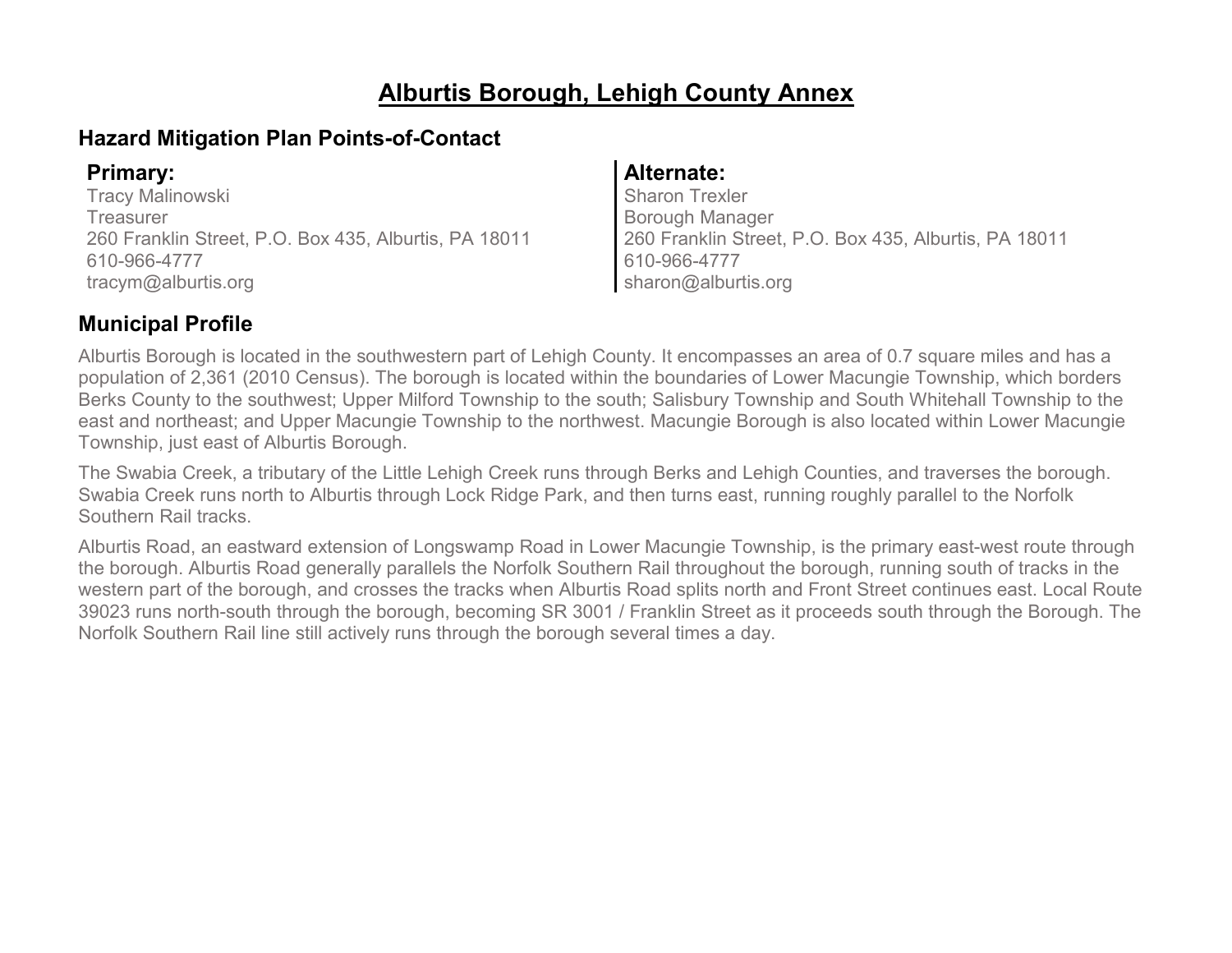### **Municipal Participation**

1. Identify municipal stakeholders to be involved in the planning process such as, floodplain administrator, public works, emergency management, engineers, planners, etc., and include their specific role in the process.

| Matthew Trexler, Emergency Management Agency | <b>Chief Robert Palmer, Police Chief</b> |
|----------------------------------------------|------------------------------------------|
| <b>Role: Emergency Management Agency</b>     | <b>Role: Police Chief</b>                |
| Sharon Trexler, Borough Manager              | <b>Robert George, Fire Chief</b>         |
| Role: Borough Manager                        | <b>Role: Fire Chief</b>                  |
| Ron Delaco, Council President                | <b>Ryan Trexler, Deputy Fire Chief</b>   |
| <b>Role: Council President</b>               | <b>Role: Fire</b>                        |
| Kathleen Palmer, Mayor                       | Jeff Ott, Ott Consulting                 |
| Role: Mayor                                  | Role: Engineer                           |

- 2. Identify community stakeholders such as; neighborhood groups, religious groups, major employers / businesses, etc., that will be informed and / or involved in the planning process and describe how they will be involved.
- 3. Describe how the public **will be engaged** in the current planning process examples, newsletters, social media, etc., **and how they were engaged** since the 2013 Hazard Mitigation Plan.

Current: Newsletters, social media, SWIFT 911 Notifications Past: Same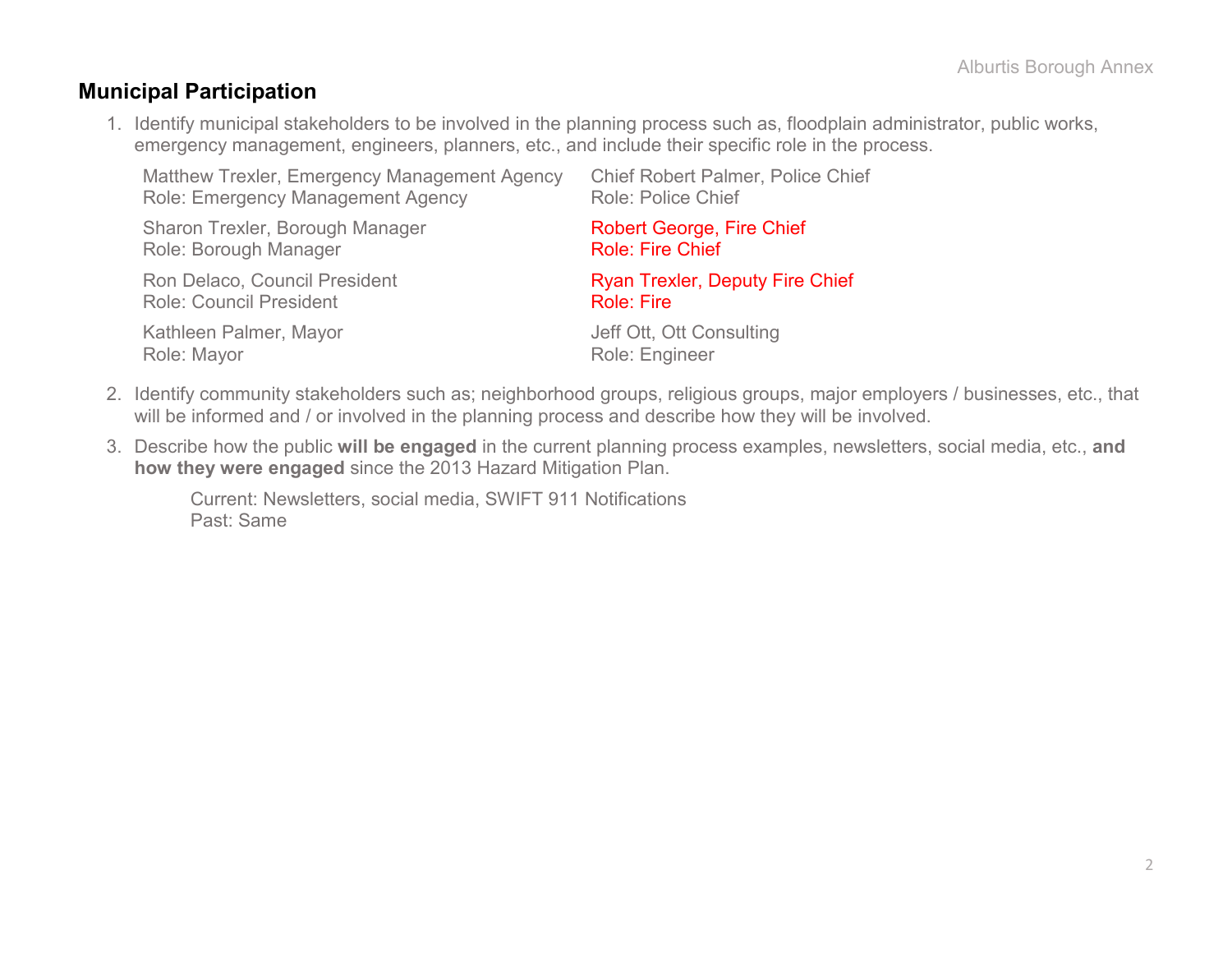# **Compliance with the National Flood Insurance Program (NFIP)**

| <b>Topic</b>                                                                                                                                      | Identify source of information, if<br>different from the one listed.  | <b>Additional Comments</b>                                                                                                                                                                                                                                   |
|---------------------------------------------------------------------------------------------------------------------------------------------------|-----------------------------------------------------------------------|--------------------------------------------------------------------------------------------------------------------------------------------------------------------------------------------------------------------------------------------------------------|
| <b>1. Staff Resources</b>                                                                                                                         |                                                                       |                                                                                                                                                                                                                                                              |
| Is the Community Floodplain Administrator (FPA) or NFIP Coordinator certified?                                                                    | <b>Community FPA</b>                                                  | No.                                                                                                                                                                                                                                                          |
| Is floodplain management an auxiliary function?                                                                                                   | <b>Community FPA</b>                                                  | Yes                                                                                                                                                                                                                                                          |
| Provide an explanation of NFIP administration services (e.g., permit review, GGIS,<br>education or outreach, inspections, engineering capability) | <b>Community FPA</b>                                                  | Floodplain Management is enforced<br>through the permitting process with<br>the Zoning Ordinance: Article 10,<br>Section 21, 1001-1004 Flood Plain<br>and Environmental Protection<br>Areas. The Flood Plain<br>Conservation Area is an overlay<br>district. |
| What are the barriers to running an effective NFIP program in the community, if any?                                                              | <b>Community FPA</b>                                                  | Funding                                                                                                                                                                                                                                                      |
| 2. Compliance History                                                                                                                             |                                                                       |                                                                                                                                                                                                                                                              |
| Is the community in good standing with the NFIP?                                                                                                  | State NFIP Coordinator, FEMA NFIP<br>Specialist, or community records | Community does not participate in<br>the NFIP.                                                                                                                                                                                                               |
| Are there any outstanding compliance issues (i.e., current violations)?                                                                           |                                                                       | <b>No</b>                                                                                                                                                                                                                                                    |
| When was the most recent Community Assistance Visits (CAV) or Community<br>Assistance Contact (CAC)?                                              |                                                                       | Not known.                                                                                                                                                                                                                                                   |
| Is a CAV or CAC scheduled or needed?                                                                                                              |                                                                       | <b>No</b>                                                                                                                                                                                                                                                    |
| 3. Regulation                                                                                                                                     |                                                                       |                                                                                                                                                                                                                                                              |
| When did the community enter the NFIP?                                                                                                            | <b>NFIP Community Status Book</b>                                     | N/A                                                                                                                                                                                                                                                          |
| Are the Flood Insurance Rate Maps (FIRMs) digital or paper?<br>How are residents assisted with mapping?                                           | <b>Community FPA</b>                                                  | Paper FIRMs / Zoning Officer<br>provides zoning assessment<br>service through the borough for<br>determination of floodplain prone<br>properties.                                                                                                            |
| Do floodplain regulations meet or exceed FEMA or State minimum requirements?<br>If so, in what ways?                                              | <b>Community FPA</b>                                                  | MEETS, Borough is required by<br>state to adopt floodplain regulations<br>that comply with FEMA regulations.                                                                                                                                                 |
| Describe the permitting process                                                                                                                   | Community FPA, State, FEMA NFIP                                       | Zoning Officer makes determination<br>if property is in Flood Plain Area.<br>This may involve further review<br>involving the Borough Engineer for<br>final approvals.                                                                                       |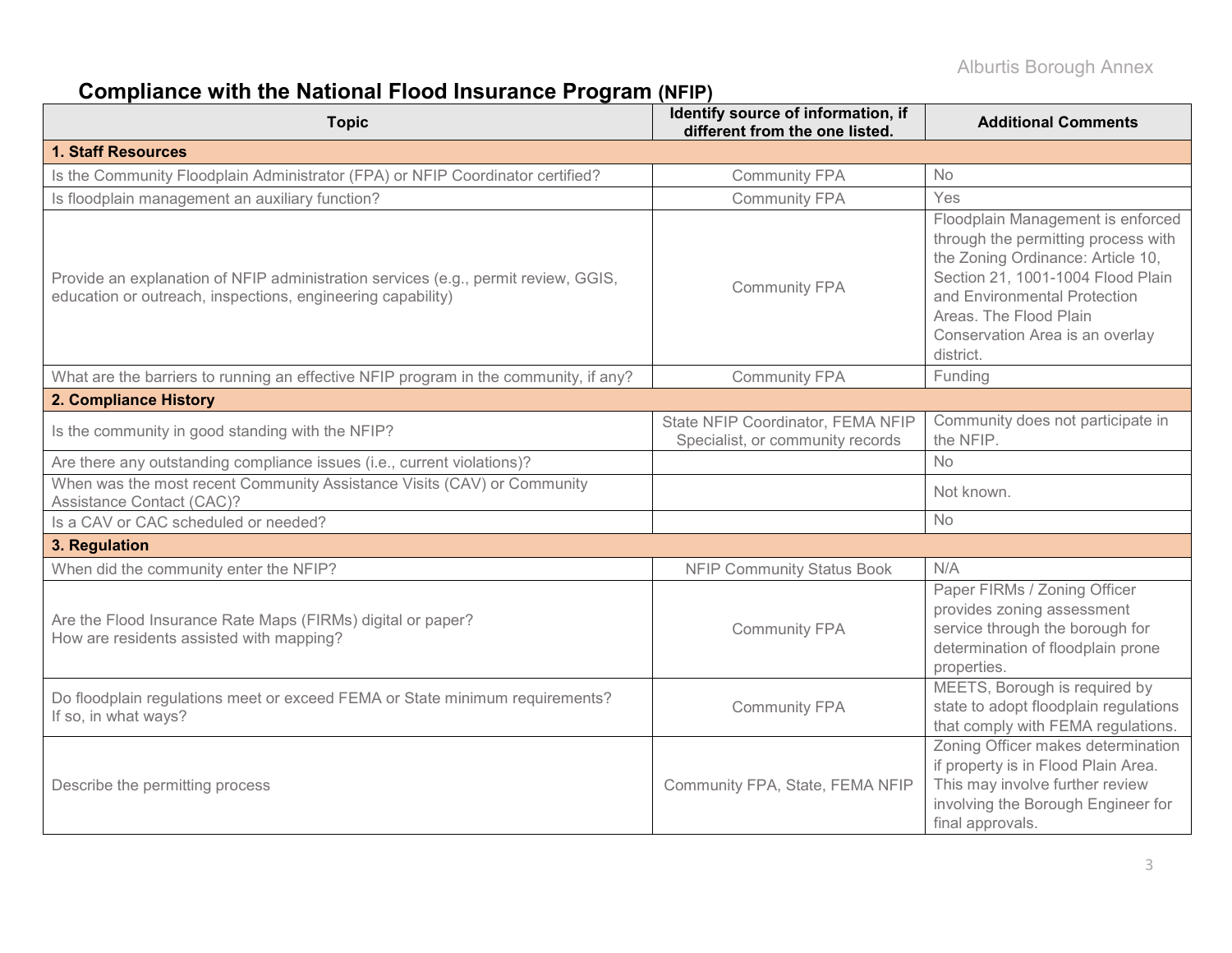### **Compliance with the National Flood Insurance Program (NFIP) –** *continued*

| <b>Topic</b>                                                                                                                                     | Identify source of information, if<br>different from the one listed.     | <b>Additional Comments</b> |
|--------------------------------------------------------------------------------------------------------------------------------------------------|--------------------------------------------------------------------------|----------------------------|
| <b>4. Insurance Summary</b>                                                                                                                      |                                                                          |                            |
| How many NFIP policies are in the community?<br>What is the total premium and coverage?                                                          | State NFIP Coordinator or<br><b>FEMA NFIP Specialist</b>                 |                            |
| How many claims have been paid in the community? What is the total amount of<br>paid claims? How many substantial damage claims have there been? | FEMA NFIP or<br><b>Insurance Specialist</b>                              |                            |
| How many structures are exposed to flood risk within the community?                                                                              | <b>Community FPA or GIS Analyst</b>                                      | $\overline{2}$             |
| Describe any areas of flood risk with limited NFIP policy coverage                                                                               | Community FPA or<br><b>FEMA Insurance Specialist</b>                     | N/A                        |
| 5. Community Rating System (CRS)                                                                                                                 |                                                                          |                            |
| Does the community participate in CRS?                                                                                                           | Community FPA, State, or FEMA NFIP                                       | <b>No</b>                  |
| If so, what is the community's CRS Class Ranking?                                                                                                | Flood Insurance Manual<br>(http://www.fema.gov/floodinsurancemanual.gov) | N/A                        |
| What categories and activities provide CRS points and how can the Class be<br>improved?                                                          |                                                                          | N/A                        |
| Does the plan include CRS planning requirements?                                                                                                 | Community FPA, FEMA CRS<br>Coordinator, or ISO representative            | N/A                        |

# **Community Assets**

Community assets are defined to include anything that is important to the character as well as the function of a community, and can be described in four categories, they are; people, economy, natural environment and built environment. Please identify the community assets and location under each category.

- **1. People**
	- Concentrations of vulnerable populations such as the elderly, physically or mentally disabled, non-English speaking, and the medically or chemically dependent.
	- Types of visiting populations where large numbers of people are concentrated such as visitors for special events and students.

Alburtis Elementary School, Alburtis Fire Department and Alburtis Community Center

### **2. Economy**

Major employers, primary economic sectors such as agriculture and commercial centers where losses would have a severe impact on the community.

Main Street Downtown Businesses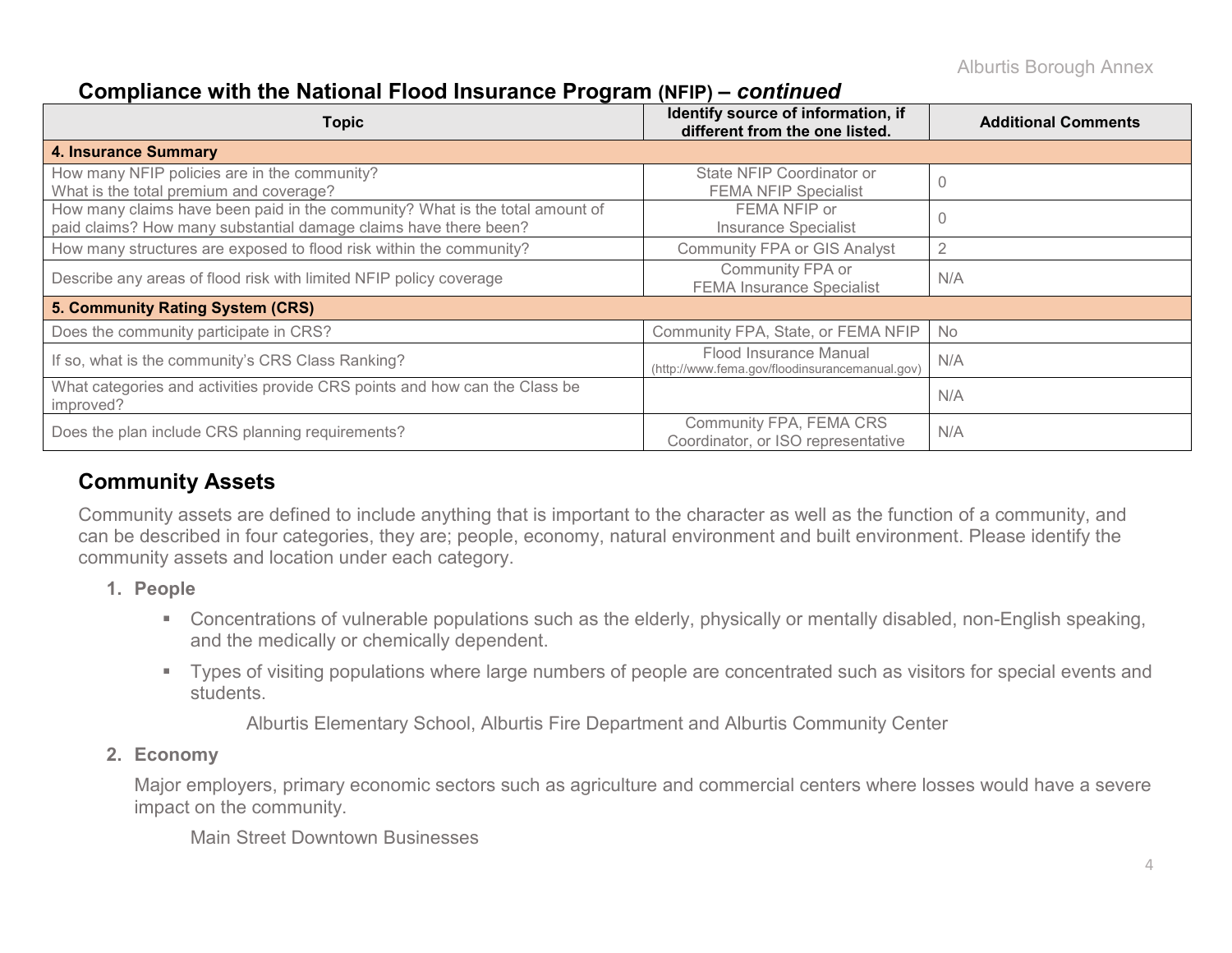### **Community Assets –** *continued*

#### **3. Natural Environment**

Those areas / features that can provide protective functions that reduce the magnitude of hazard events such as, wetlands or riparian areas, and other environmental features important to protect.

#### **4. Built Environment**

- Existing structures such as, concentrations of buildings that may be more vulnerable to hazards based on location, age, construction type and / or condition of use.
- **Infrastructure systems such as water and wastewater facilities, power utilities, transportation systems,** communication systems, energy pipelines and storage.

Norfolk Southern Railroad VGI Gas PPL Electric

Sewer interceptor **Sewer interceptor** Sewer interceptor

 High potential loss facilities such as, dams, locations that house hazardous materials, military and / or civilian defense installations.

Well houses with chlorine for our water supply Sewer interceptor

 Critical facilities such as, hospitals, medical facilities, police and fires stations, emergency operations centers, shelters, schools and airports / heliports.

Alburtis Police Department Alburtis Fire Department Alburtis Borough Hall **Alburtis Elementary School** 

Cultural / historical resources such as, museums, parks, stadiums, etc.

Lockridge Historical Church Lehigh County's Lock Ridge Park Alburtis Mountain Road Tract (bird sanctuary)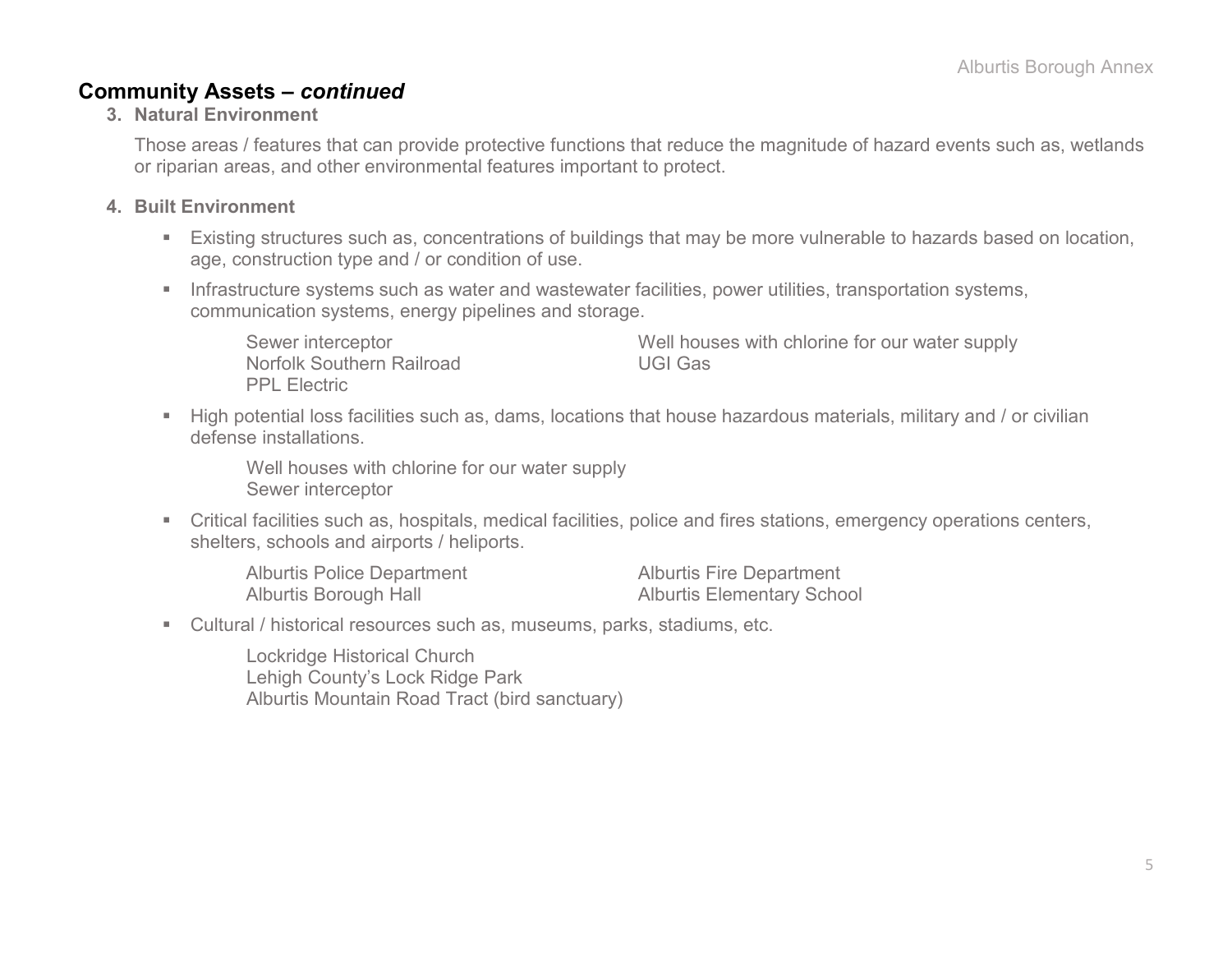# **Capability Assessment**

|            |                                                               |                         | <b>Status</b>                                                |                      |                                                     | <b>Effect on</b><br><b>Hazard Loss</b>                 |                                                               | Has the 2013                                                                                            | How can                                                                    |                                      |
|------------|---------------------------------------------------------------|-------------------------|--------------------------------------------------------------|----------------------|-----------------------------------------------------|--------------------------------------------------------|---------------------------------------------------------------|---------------------------------------------------------------------------------------------------------|----------------------------------------------------------------------------|--------------------------------------|
| Capability | Regulatory<br>$\times$ Tools<br>$\checkmark$ Programs         | Place<br>$\subseteq$    | <b>Date</b><br><b>Adopted</b><br><b>or</b><br><b>Updated</b> | Development<br>Under | Department /<br><b>Agency</b><br><b>Responsible</b> | <b>Reduction:</b><br>-Supports<br>-Neutral<br>-Hinders | <b>Change since</b><br>2013 Plan?<br>+ Positive<br>- Negative | <b>Plan been</b><br>integrated<br>into the<br><b>Regulatory</b><br><b>Tool/Program</b><br>? If so, how? | these<br>capabilities<br>be expanded<br>and improved<br>to reduce<br>risk? | <b>Additional</b><br><b>Comments</b> |
|            | Comprehensive Plan                                            | X                       | 10/2017                                                      |                      | Borough<br>Manager                                  |                                                        |                                                               |                                                                                                         |                                                                            |                                      |
|            | Capital Improvement Plan                                      |                         |                                                              |                      |                                                     |                                                        |                                                               |                                                                                                         |                                                                            |                                      |
|            | Economic Development Plan                                     | $\times$                |                                                              |                      | Borough<br>Manager                                  |                                                        |                                                               |                                                                                                         |                                                                            |                                      |
| Regulatory | <b>Continuity of Operations Plan</b>                          |                         |                                                              |                      |                                                     |                                                        |                                                               |                                                                                                         |                                                                            |                                      |
|            | Stormwater Management Plan /<br>Ordinance                     | $\times$                |                                                              |                      |                                                     |                                                        |                                                               |                                                                                                         |                                                                            |                                      |
|            | Open Space Management Plan<br>(or Parks/Rec., Greenways Plan) |                         |                                                              |                      |                                                     |                                                        |                                                               |                                                                                                         |                                                                            |                                      |
|            | <b>Natural Resource Protection Plan</b>                       |                         |                                                              |                      |                                                     |                                                        |                                                               |                                                                                                         |                                                                            |                                      |
|            | <b>Transportation Plan</b>                                    |                         |                                                              |                      |                                                     |                                                        |                                                               |                                                                                                         |                                                                            |                                      |
|            | <b>Historic Preservation Plan</b>                             | $\times$                |                                                              |                      |                                                     |                                                        |                                                               |                                                                                                         |                                                                            |                                      |
|            | Floodplain Management Plan                                    |                         |                                                              |                      |                                                     |                                                        |                                                               |                                                                                                         |                                                                            |                                      |
|            | <b>Farmland Preservation</b>                                  |                         |                                                              |                      |                                                     |                                                        |                                                               |                                                                                                         |                                                                            |                                      |
| Planning & | <b>Evacuation Plan</b>                                        |                         |                                                              |                      |                                                     |                                                        |                                                               |                                                                                                         |                                                                            |                                      |
|            | Disaster Recovery Plan                                        |                         |                                                              |                      |                                                     |                                                        |                                                               |                                                                                                         |                                                                            |                                      |
| Q          | <b>Hazard Mitigation Plan</b>                                 | $\times$                | 2013                                                         |                      | Borough                                             |                                                        |                                                               | N/A                                                                                                     |                                                                            |                                      |
|            | <b>Emergency Operations Plan</b>                              | $\times$                |                                                              |                      | Emergency<br>Management<br>Agency                   |                                                        |                                                               |                                                                                                         |                                                                            |                                      |
|            | <b>Zoning Regulations</b>                                     | $\overline{\mathsf{X}}$ | 7/2012                                                       |                      | Zoning Officer                                      |                                                        |                                                               |                                                                                                         |                                                                            |                                      |
|            | <b>Floodplain Regulations</b>                                 | X                       |                                                              |                      | Zoning Officer                                      |                                                        |                                                               |                                                                                                         |                                                                            |                                      |
|            | <b>NFIP Participation</b>                                     |                         |                                                              |                      |                                                     |                                                        |                                                               |                                                                                                         |                                                                            |                                      |
|            | <b>Building Code</b>                                          | X                       |                                                              |                      | Property<br>Maintenance                             |                                                        |                                                               |                                                                                                         |                                                                            |                                      |
|            | Fire Code                                                     |                         |                                                              |                      |                                                     |                                                        |                                                               |                                                                                                         |                                                                            |                                      |
|            | Other                                                         |                         |                                                              |                      |                                                     |                                                        |                                                               |                                                                                                         |                                                                            |                                      |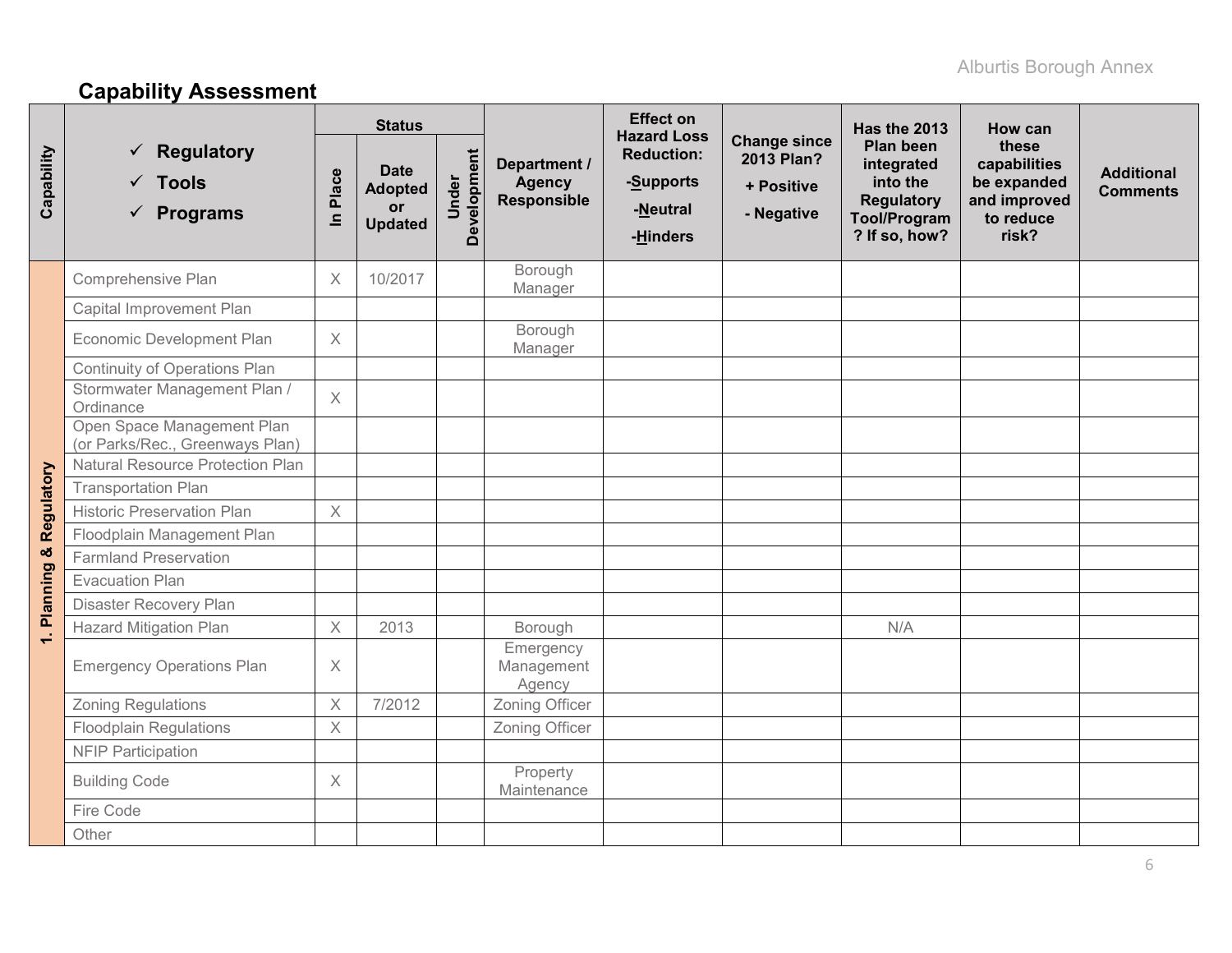# **Capability Assessment –** *continued*

| apability<br>ت | <b>Staff</b><br>$\checkmark$<br><b>Personnel</b><br>$\checkmark$<br><b>Resources</b><br>✓                                        | <b>Yes</b> | <b>No</b> | Department /<br><b>Agency</b>     | Change<br><b>since 2013</b><br>Plan?<br>+ Positive<br>- Negative | How can these<br>capabilities be<br>expanded and<br>improved to<br>reduce risk? | <b>Additional</b><br><b>Comments</b> |
|----------------|----------------------------------------------------------------------------------------------------------------------------------|------------|-----------|-----------------------------------|------------------------------------------------------------------|---------------------------------------------------------------------------------|--------------------------------------|
|                | Planners (with land use / land development knowledge)                                                                            | X          |           | Planning<br>Commission            |                                                                  |                                                                                 |                                      |
|                | Planners or engineers (with natural and / or human-caused hazards<br>knowledge)                                                  |            |           |                                   |                                                                  |                                                                                 |                                      |
| Technology     | Engineers or professionals trained in building and / or infrastructure<br>construction practices (including building inspectors) | $\times$   |           | Codes<br>Enforcement              |                                                                  |                                                                                 |                                      |
| ಯ              | <b>Emergency Manager</b>                                                                                                         | $\times$   |           | Emergency<br>Management<br>Agency |                                                                  |                                                                                 |                                      |
|                | Floodplain administrator / manager                                                                                               | $\times$   |           | Zoning                            |                                                                  |                                                                                 |                                      |
|                | Land surveyors                                                                                                                   | X          |           | Engineering                       | X                                                                |                                                                                 |                                      |
|                | Staff familiar with the hazards of the community                                                                                 |            |           |                                   |                                                                  |                                                                                 |                                      |
| Administrative | Personnel skilled in Geographical Information Systems (GIS) and / or<br>FEMA's HAZUS program                                     |            |           | Zoning                            |                                                                  |                                                                                 |                                      |
| $\overline{N}$ | Grant writers or fiscal staff to handle large / complex grants                                                                   |            |           | Borough<br>Manager                |                                                                  |                                                                                 |                                      |
|                | Other                                                                                                                            |            |           |                                   |                                                                  |                                                                                 |                                      |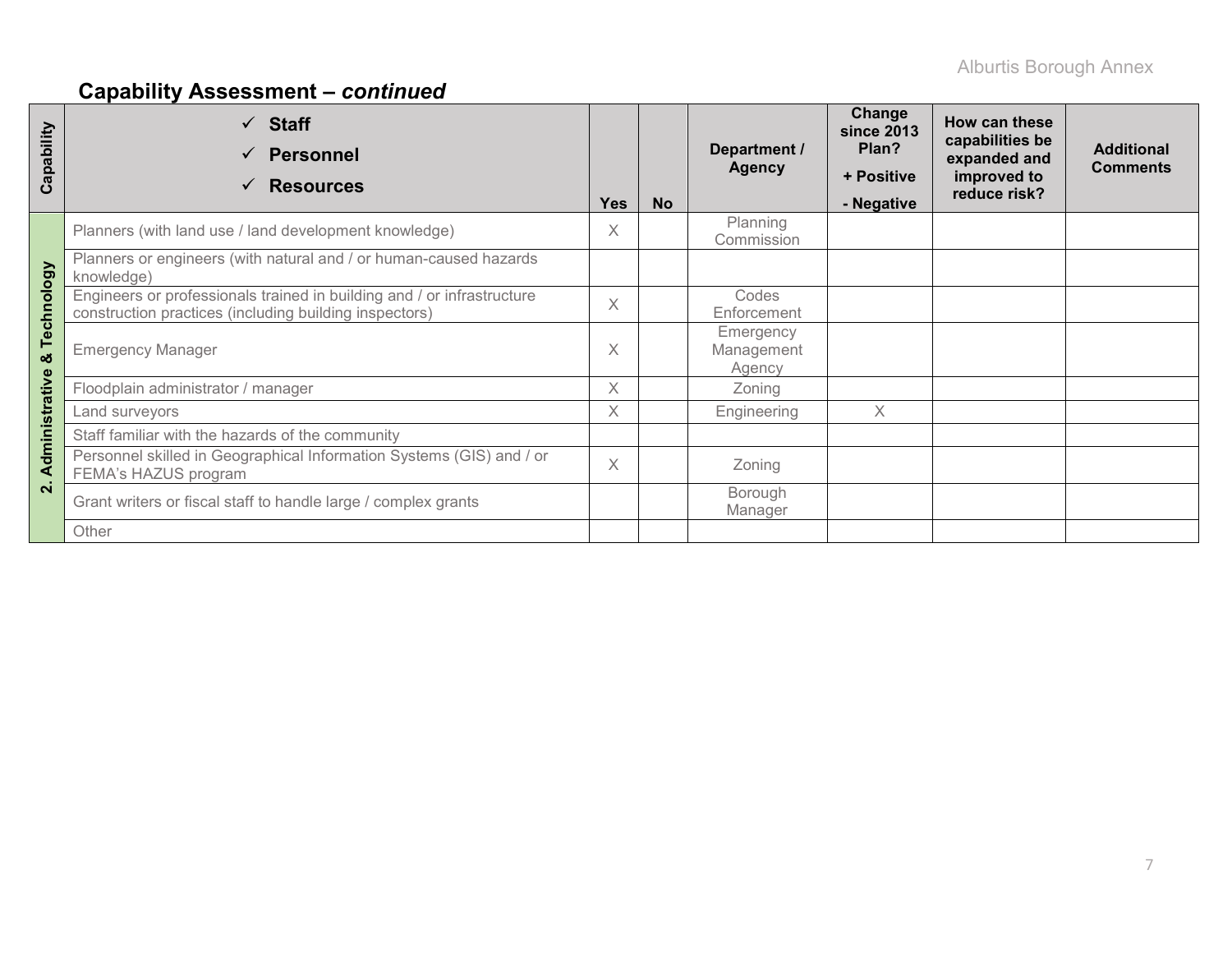# **Capability Assessment –** *continued*

| Capability |                                                         | <b>Yes</b> | <b>No</b> | Department /<br><b>Agency</b>                   | <b>Change since</b><br>2013 Plan?<br>+ Positive<br>- Negative | How can these<br>capabilities be<br>expanded and<br>improved to<br>reduce risk? | <b>Additional</b><br><b>Comments</b> |
|------------|---------------------------------------------------------|------------|-----------|-------------------------------------------------|---------------------------------------------------------------|---------------------------------------------------------------------------------|--------------------------------------|
|            | Capital improvement programming                         |            |           |                                                 |                                                               |                                                                                 |                                      |
|            | <b>Community Development Block Grants (CDBG)</b>        | Χ          |           | Borough<br>Manager                              |                                                               |                                                                                 |                                      |
| Resources  | Special purposes taxes                                  | X          |           | Fire Tax,<br><b>Alburtis Fire</b><br>Department | Χ                                                             |                                                                                 |                                      |
|            | Gas / Electricity utility fees                          |            | $\times$  |                                                 |                                                               |                                                                                 |                                      |
| Financial  | Water / Sewer fees                                      | Χ          |           | Borough<br>Manager                              |                                                               |                                                                                 |                                      |
|            | Stormwater utility fees                                 |            |           |                                                 |                                                               |                                                                                 |                                      |
|            | Development impact fees                                 |            |           |                                                 |                                                               |                                                                                 |                                      |
| ო          | General obligation, revenue, and / or special tax bonds |            |           |                                                 |                                                               |                                                                                 |                                      |
|            | Partnering arrangements or intergovernmental agreements | x          |           | Zoning                                          | <b>Yes</b>                                                    |                                                                                 | Lot $#9$                             |
|            | Other                                                   |            |           |                                                 |                                                               |                                                                                 |                                      |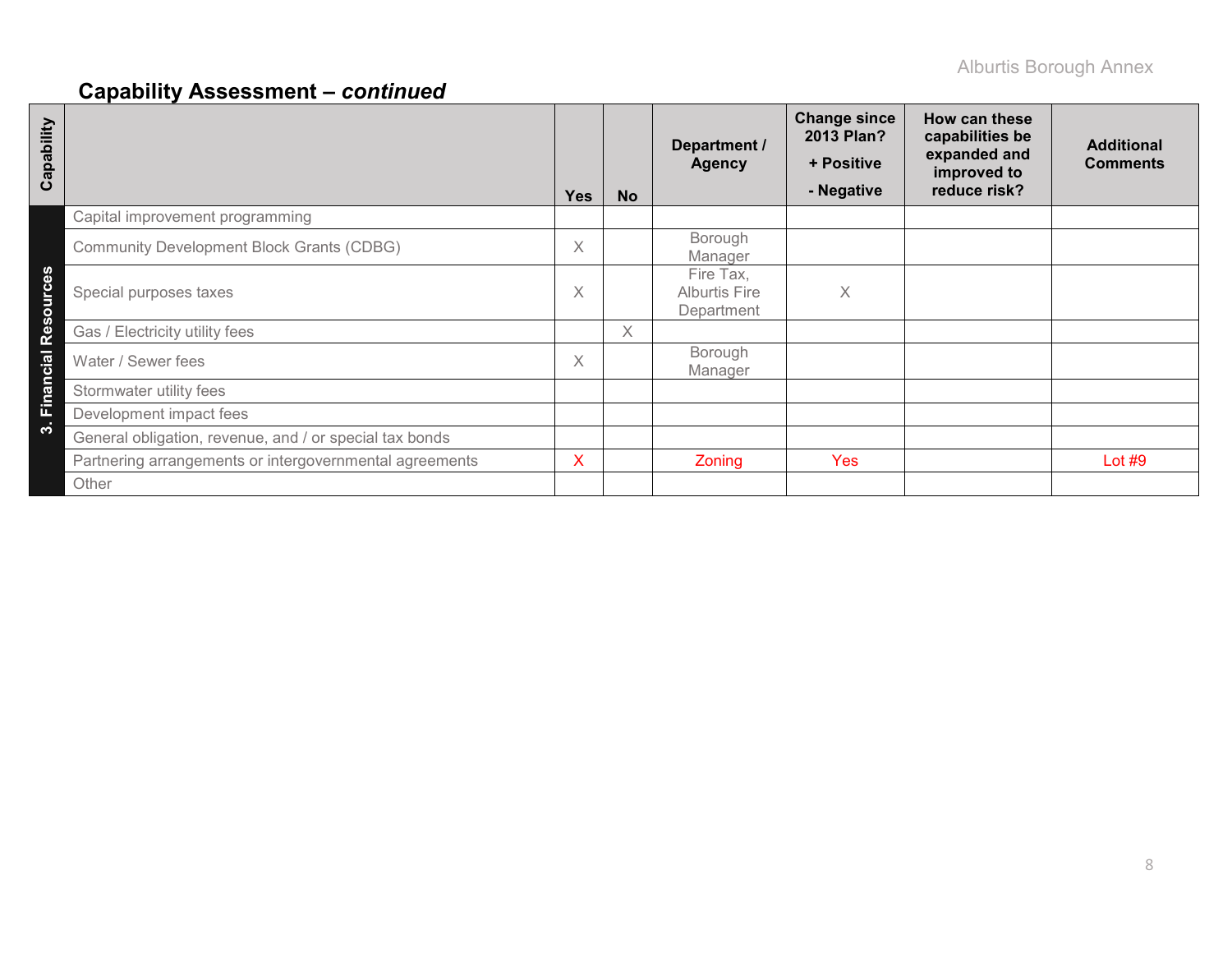# **Capability Assessment –** *continued*

| ability<br>Cap        | Program<br>Organization                                                                                                                                           | <b>Yes</b> | <b>No</b> | Department /<br>Agency                                    | <b>Change since</b><br>2013 Plan?<br>+ Positive<br>- Negative | How can these<br>capabilities be<br>expanded and<br>improved to<br>reduce risk? | <b>Additional</b><br><b>Comments</b> |
|-----------------------|-------------------------------------------------------------------------------------------------------------------------------------------------------------------|------------|-----------|-----------------------------------------------------------|---------------------------------------------------------------|---------------------------------------------------------------------------------|--------------------------------------|
|                       | <b>Firewise Communities Certification</b>                                                                                                                         |            | X         |                                                           |                                                               |                                                                                 |                                      |
|                       | <b>StormReady Certification</b>                                                                                                                                   | X          |           | Lehigh County                                             |                                                               |                                                                                 |                                      |
|                       | Natural disaster or safety-related school programs                                                                                                                |            | X         |                                                           |                                                               |                                                                                 |                                      |
| <b>Outreach</b><br>oð | Ongoing public education or information programs such as,<br>responsible water use, fire safety, household preparedness, and<br>environmental education.          | $\times$   |           | Borough<br>Manager,<br><b>Alburtis Fire</b><br>Department |                                                               |                                                                                 |                                      |
| ation                 | Public-private partnership initiatives addressing disaster related<br>issues.                                                                                     |            | $\times$  |                                                           |                                                               |                                                                                 |                                      |
| Educ<br>$\ddot{ }$    | Local citizen groups or non-profit organizations focused on<br>environmental protection, emergency preparedness, access and<br>functional needs populations, etc. |            | X         |                                                           |                                                               |                                                                                 |                                      |
|                       | Other                                                                                                                                                             |            | X         |                                                           |                                                               |                                                                                 |                                      |

| Capability      | <b>Degree of Capability</b><br>High<br>Limited<br><b>Moderate</b> |   | Change since the 2013 Hazard<br><b>Mitigation Plan?</b><br>If so, how? | <b>Additional Comments</b> |  |
|-----------------|-------------------------------------------------------------------|---|------------------------------------------------------------------------|----------------------------|--|
|                 | <b>Planning and Regulatory</b>                                    |   | Χ                                                                      |                            |  |
| essment<br>Self | Administrative and Technical                                      |   | Χ                                                                      |                            |  |
| ທ່ ທ            | Financial                                                         | X |                                                                        |                            |  |
|                 | <b>Education and Outreach</b>                                     |   | X                                                                      |                            |  |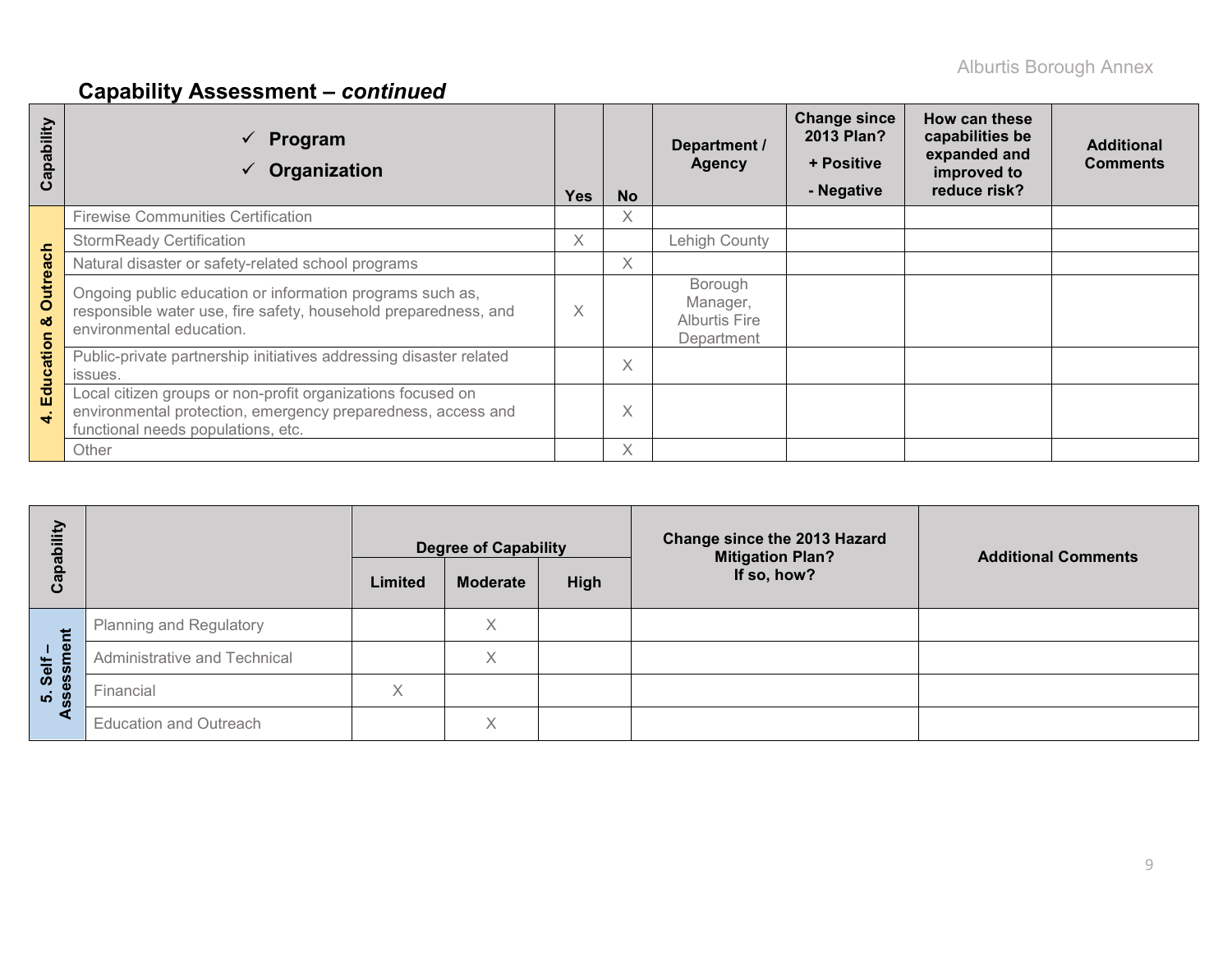# **Known or Anticipated Future Development / Redevelopment**

| Development /<br><b>Property Name</b> | <b>Type of Development</b> | <b>Number of Structures</b><br>Location |                                        | <b>Known Hazard Zone</b> | <b>Description / Status</b> |
|---------------------------------------|----------------------------|-----------------------------------------|----------------------------------------|--------------------------|-----------------------------|
| Lot $#9$                              | <b>Warehouses</b>          |                                         | <b>Spring Creek Rd</b>                 |                          |                             |
| <b>Apartment Building</b>             | Residential                |                                         | 315 E Stone Alley                      |                          | Completed                   |
| Lot #85 & 86                          | <b>Light Industrial</b>    |                                         | <b>Hills of Lockridge</b>              |                          |                             |
| <b>Hills of Lockridge</b>             | Residential                | 97                                      | Racite Road, Seip Road &<br>Furnace Dr | -----                    | Completed                   |

# **Natural & Non-Natural Event History Specific to Alburtis Borough**

| Type of Event and Date(s)               | <b>FEMA Disaster #</b><br>(if applicable) | Local Damage(s) or Loss(es)                                |
|-----------------------------------------|-------------------------------------------|------------------------------------------------------------|
| Winter Storm Jonas - 1/2016             | DR-4267-PA                                | snow storm                                                 |
| Pennsylvania COVID-19 Pandemic - 1/2020 | DR-4506-PA                                | Emergency Protective measures to combat COVID-19 Pandemic. |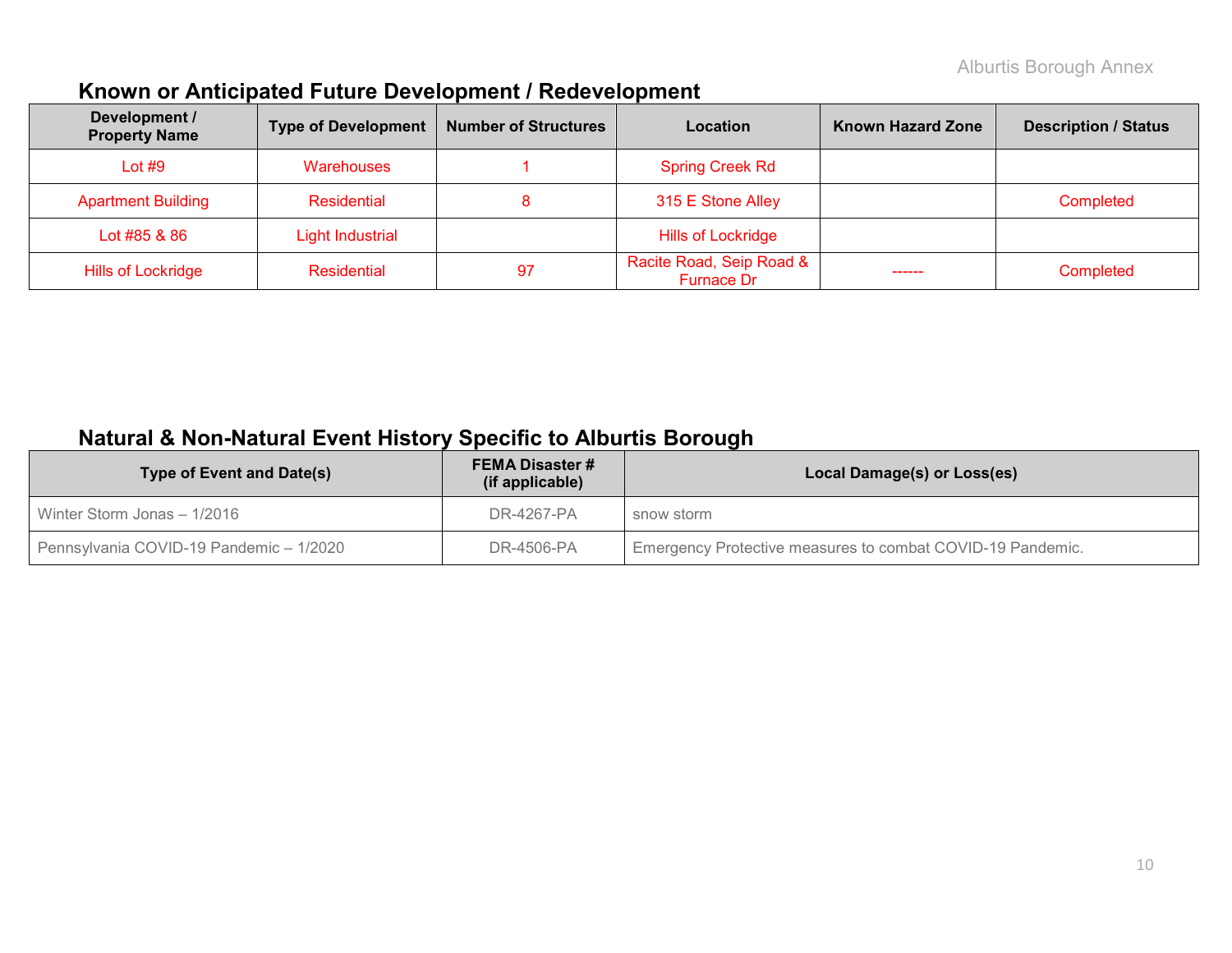### **2013 Municipal Action Plan Status**

|                |                                                                                                                                                                                                                                                                       |                             |                            | <b>Status</b> |           |              |                                                                                                                                                                                                                                                                                                                                                       |  |
|----------------|-----------------------------------------------------------------------------------------------------------------------------------------------------------------------------------------------------------------------------------------------------------------------|-----------------------------|----------------------------|---------------|-----------|--------------|-------------------------------------------------------------------------------------------------------------------------------------------------------------------------------------------------------------------------------------------------------------------------------------------------------------------------------------------------------|--|
|                | <b>Existing Mitigation Action</b><br>(from 2013 Hazard Mitigation Plan)                                                                                                                                                                                               | ∽<br>No Progress<br>Unknown | Progress<br>$\overline{=}$ | Continuous    | Completed | Discontinued | <b>Additional Comments</b>                                                                                                                                                                                                                                                                                                                            |  |
|                | Maintain fleet of vehicles and equipment for emergency response.                                                                                                                                                                                                      |                             |                            | Χ             |           |              |                                                                                                                                                                                                                                                                                                                                                       |  |
| $\overline{2}$ | Work with electric utility to improve primary and secondary line clearing.                                                                                                                                                                                            |                             |                            | X             |           |              |                                                                                                                                                                                                                                                                                                                                                       |  |
| 3              | Drainage improvement on West Penn Avenue                                                                                                                                                                                                                              |                             |                            |               | X         |              | <b>Completed - West Penn Avenue</b><br>Completed - Storm Sewer, Curb & Sidewalk,<br><b>Walnut St</b><br>2021/2022 - Franklin St, Curb & Sidewalk from<br><b>School St to Lockridge Park</b><br>2021/2022 - Bicentennial Village, Street, Curb &<br><b>Sidewalk Replacement</b><br>2021 - Balance of Sewer Lateral inspections in<br>borough laterals. |  |
| 4              | Continue to support the implementation, monitoring, maintenance, and<br>updating of this Plan, as defined in Section 7.0                                                                                                                                              |                             |                            | X             |           |              |                                                                                                                                                                                                                                                                                                                                                       |  |
| 5              | Complete the ongoing updates of the Comprehensive Emergency<br><b>Management Plans</b>                                                                                                                                                                                |                             |                            | X             |           |              |                                                                                                                                                                                                                                                                                                                                                       |  |
| 6              | Work with regional agencies (i.e. County and PEMA) to help develop<br>damage assessment capabilities at the local level through such things as<br>training programs, certification of qualified individuals (e.g. code officials,<br>floodplain managers, engineers). |                             |                            | X             |           |              |                                                                                                                                                                                                                                                                                                                                                       |  |

#### **Notes:**

**1.** Actions not carried through to the 2018 Action Plan are so noted.

2. To maintain National Flood Insurance Program (NFIP) compliance, actions related to the NFIP were carried through to the 2018 Action Plan even if identified by the municipality as completed.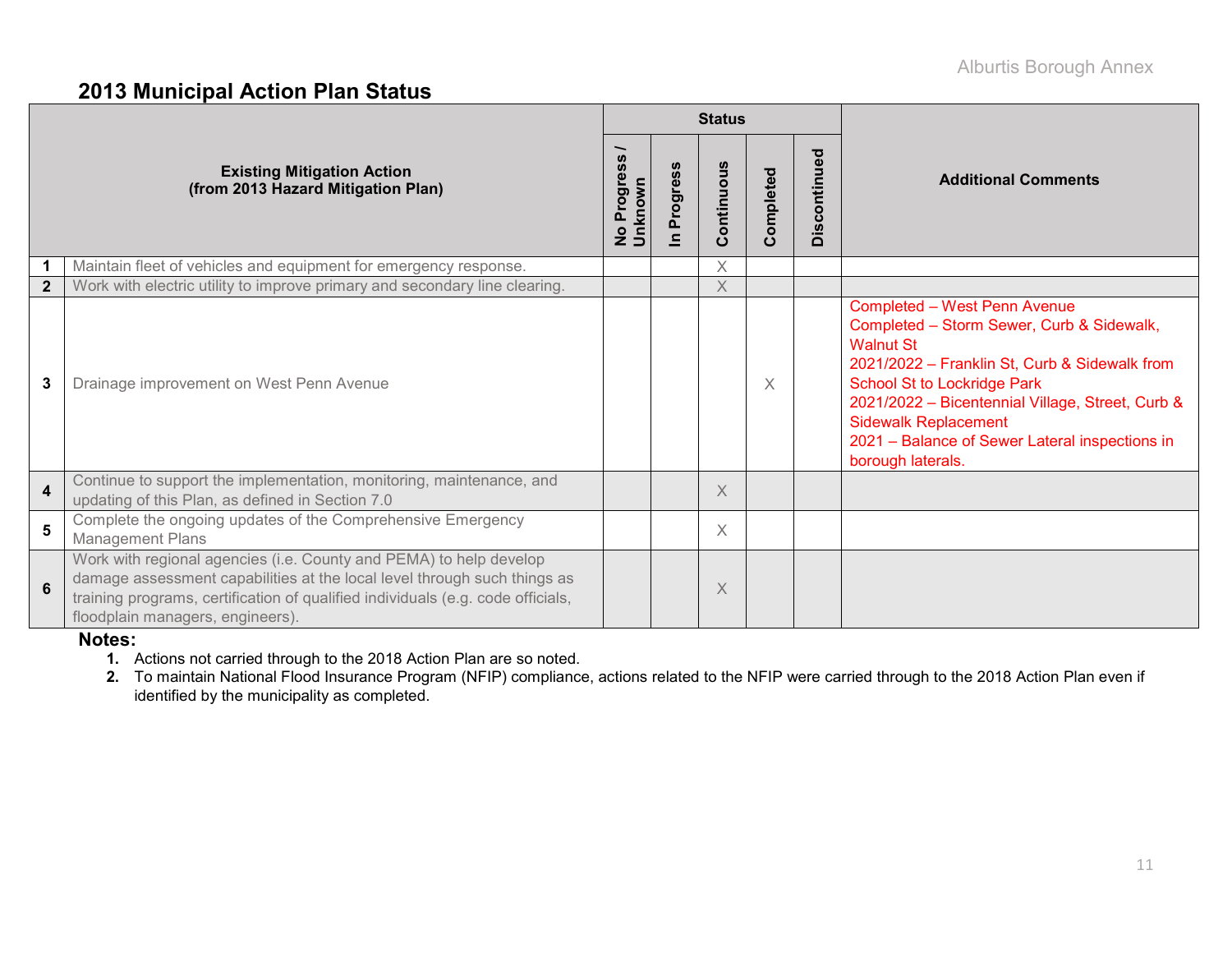# **2018 Mitigation Action Plan**

|                         | <b>Mitigation Action</b>                                                                                                                                                                                                                                                          | <b>Mitigation</b><br><b>Technique</b><br>Category | Hazard(s)<br><b>Addressed</b>                                         | <b>Priority</b><br>(H/M/L) | <b>Estimated</b><br><b>Cost</b>           | <b>Potential</b><br><b>Funding</b>                                                                      | <b>Lead Agency</b><br>/ Department                                                                                                                                        | Implementation<br><b>Schedule</b>                   | <b>Applies to</b><br>New and / or<br><b>Existing</b><br><b>Structures</b> |
|-------------------------|-----------------------------------------------------------------------------------------------------------------------------------------------------------------------------------------------------------------------------------------------------------------------------------|---------------------------------------------------|-----------------------------------------------------------------------|----------------------------|-------------------------------------------|---------------------------------------------------------------------------------------------------------|---------------------------------------------------------------------------------------------------------------------------------------------------------------------------|-----------------------------------------------------|---------------------------------------------------------------------------|
| $\mathbf 1$             | Maintain fleet of vehicles and<br>equipment for emergency response.                                                                                                                                                                                                               | Structure<br>and<br>Infrastructure                | All Hazards                                                           | High                       | Medium                                    | Borough<br>budget;<br>available<br>public<br>protection &<br>emergency<br>services<br>grant<br>programs | Borough                                                                                                                                                                   | Ongoing                                             | N/A                                                                       |
| $\overline{2}$          | Work with electric utility to improve<br>primary and secondary line clearing.                                                                                                                                                                                                     | <b>Structure</b><br>and<br>Infrastructure         | Windstorm/<br>Tornado,<br>Winter<br>Storm,<br>Utility<br>Interruption | <b>High</b>                | Medium                                    | Borough<br><b>Budget</b>                                                                                | Borough<br>working with<br>electric<br>utilities                                                                                                                          | Short-term                                          | Existing                                                                  |
| $\overline{\mathbf{3}}$ | Continue to support the<br>implementation, monitoring,<br>maintenance, and updating of this<br>Plan, as defined in Section 7.0                                                                                                                                                    | All<br>Categories                                 | All Hazards                                                           | High                       | $Low -$<br>High (for<br>5-year<br>update) | Local<br>Budget,<br>possibly<br><b>FEMA</b><br>Mitigation<br>Grant<br>Funding for<br>5-year<br>update   | Municipality<br>(via mitigation<br>planning point<br>of contacts)<br>with support<br>from Planning<br>Partners<br>(through their<br>Points of<br>Contact),<br><b>PEMA</b> | Ongoing                                             | New &<br>Existing                                                         |
| 4                       | Complete the ongoing updates of the<br><b>Comprehensive Emergency</b><br><b>Management Plans</b>                                                                                                                                                                                  | <b>Local Plans</b><br>and<br><b>Regulations</b>   | All Hazards                                                           | <b>High</b>                | Low                                       | Local<br><b>Budget</b>                                                                                  | Municipality<br>with support<br>from PEMA                                                                                                                                 | Ongoing                                             | New &<br>Existing                                                         |
| 5                       | Work with regional agencies (i.e.<br>County and PEMA) to help develop<br>damage assessment capabilities at<br>the local level through such things<br>as training programs, certification of<br>qualified individuals (e.g. code<br>officials, floodplain managers,<br>engineers). | Education<br>and<br>Awareness                     | All Hazards                                                           | Medium                     | Medium                                    | Local<br>budget,<br><b>FEMA</b><br><b>HMA</b> grant<br>programs                                         | Municipality<br>with support<br>from County,<br><b>PEMA</b>                                                                                                               | Short-,<br>long term<br>(depending<br>upon funding) | N/A                                                                       |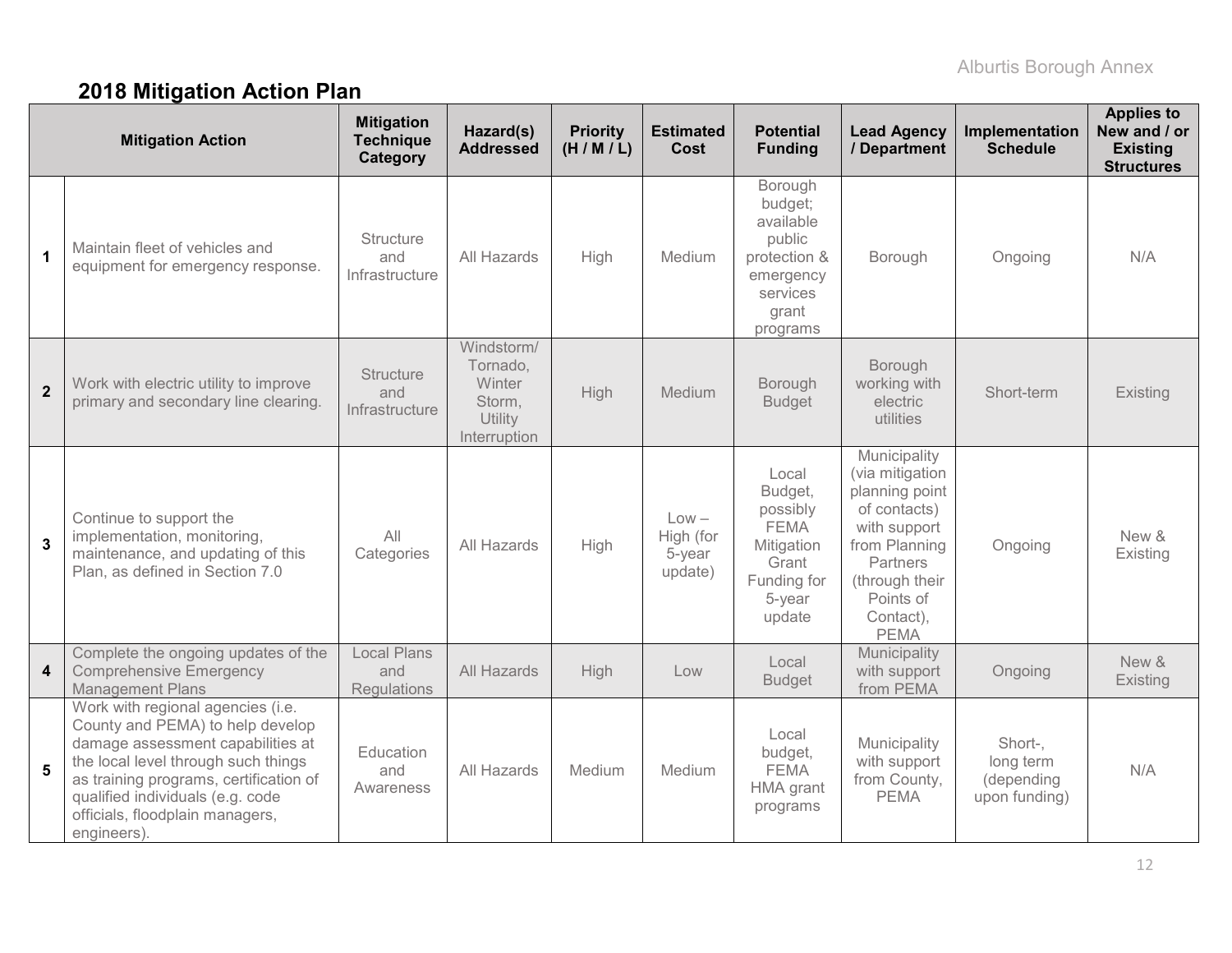### **2018 Mitigation Action Plan –** *continued*

| <b>Mitigation Action</b> |                                                                                                                                                                                                       | <b>Mitigation</b><br><b>Technique</b><br>Category | Hazard(s)<br><b>Addressed</b>                   | <b>Priority</b><br>(H/M/L) | <b>Estimated</b><br><b>Cost</b> | <b>Potential</b><br><b>Funding</b> | <b>Lead Agency</b><br>/ Department                                                      | Implementation<br><b>Schedule</b> | <b>Applies to</b><br>New and / or<br><b>Existing</b><br><b>Structures</b> |
|--------------------------|-------------------------------------------------------------------------------------------------------------------------------------------------------------------------------------------------------|---------------------------------------------------|-------------------------------------------------|----------------------------|---------------------------------|------------------------------------|-----------------------------------------------------------------------------------------|-----------------------------------|---------------------------------------------------------------------------|
| 6                        | Coordinate with the County<br><b>Emergency Management Agency</b><br>and PA Department of Health, which<br>is responsible for setting up points of<br>distribution and providers for<br>immunizations. | Education<br>and<br>Awareness                     | Pandemic<br>and<br>Infectious<br><b>Disease</b> | <b>Medium</b>              | Low                             | Municipal<br><b>Budget</b>         | Municipality,<br>working with<br><b>County EMA</b><br>and PA<br>Department<br>of Health | Ongoing                           | N/A                                                                       |
| $\overline{7}$           | Devise a municipal continuity of<br>operations plan to keep essential<br>services running in the event that a<br>significant portion of the workforce is<br>affected.                                 | <b>Local Plans</b><br>and<br>Regulations          | Pandemic<br>and<br>Infectious<br><b>Disease</b> | Medium                     | Low                             | Municipal<br><b>Budget</b>         | Municipality                                                                            | Short-term                        | N/A                                                                       |
| 8                        | Devise a public education and<br>outreach plan regarding disease<br>prevention.                                                                                                                       | <b>Education</b><br>and<br>Awareness              | Pandemic<br>and<br>Infectious<br><b>Disease</b> | Medium                     | Low                             | Municipal<br><b>Budget</b>         | Municipality                                                                            | Ongoing                           | N/A                                                                       |
| 9                        | Provide education and outreach to<br>residents regarding how to prevent<br>the spread of invasive species,<br>including quarantine procedures.                                                        | Education<br>and<br>Awareness                     | Invasive<br>Species                             | High                       | Low                             | Municipal<br><b>Budget</b>         | Municipality                                                                            | Ongoing                           | N/A                                                                       |
| 10                       | Provide training and education for<br>first responders to ensure effective<br>emergency care.                                                                                                         | <b>Education</b><br>and<br>Awareness              | Drug<br>Overdose<br><b>Crisis</b>               | High                       | Low                             | Municipal<br><b>Budget</b>         | Municipality                                                                            | Ongoing                           | N/A                                                                       |
| 11                       | Provide education and outreach,<br>especially in K-12, regarding drug<br>abuse prevention.                                                                                                            | Education<br>and<br>Awareness                     | Drug<br>Overdose<br><b>Crisis</b>               | High                       | Low                             | Municipal<br><b>Budget</b>         | Municipality/<br>School<br><b>District</b>                                              | Ongoing                           | N/A                                                                       |

#### **Notes:**

#### *Estimated Costs:*

- Where actual project costs have been reasonable estimated: Low = < \$10,000; Medium = \$10,000 to \$100,000; High = > \$100,000;

- Where actual project costs cannot reasonably be established at this time:

**Low** = Possible to fund under existing budget. Project is part of, or can be part of an existing on-going program. **Medium** = Could budget for under existing work plan, but would require a reapportionment of the budget or a budget amendment, or the cost of the project would have to be spread over multiple years.

**High** = Would require an increase in revenue via an alternative source (i.e., bonds, grants, fee increases) to implement. Existing funding levels are not adequate to cover the costs of the proposed project.